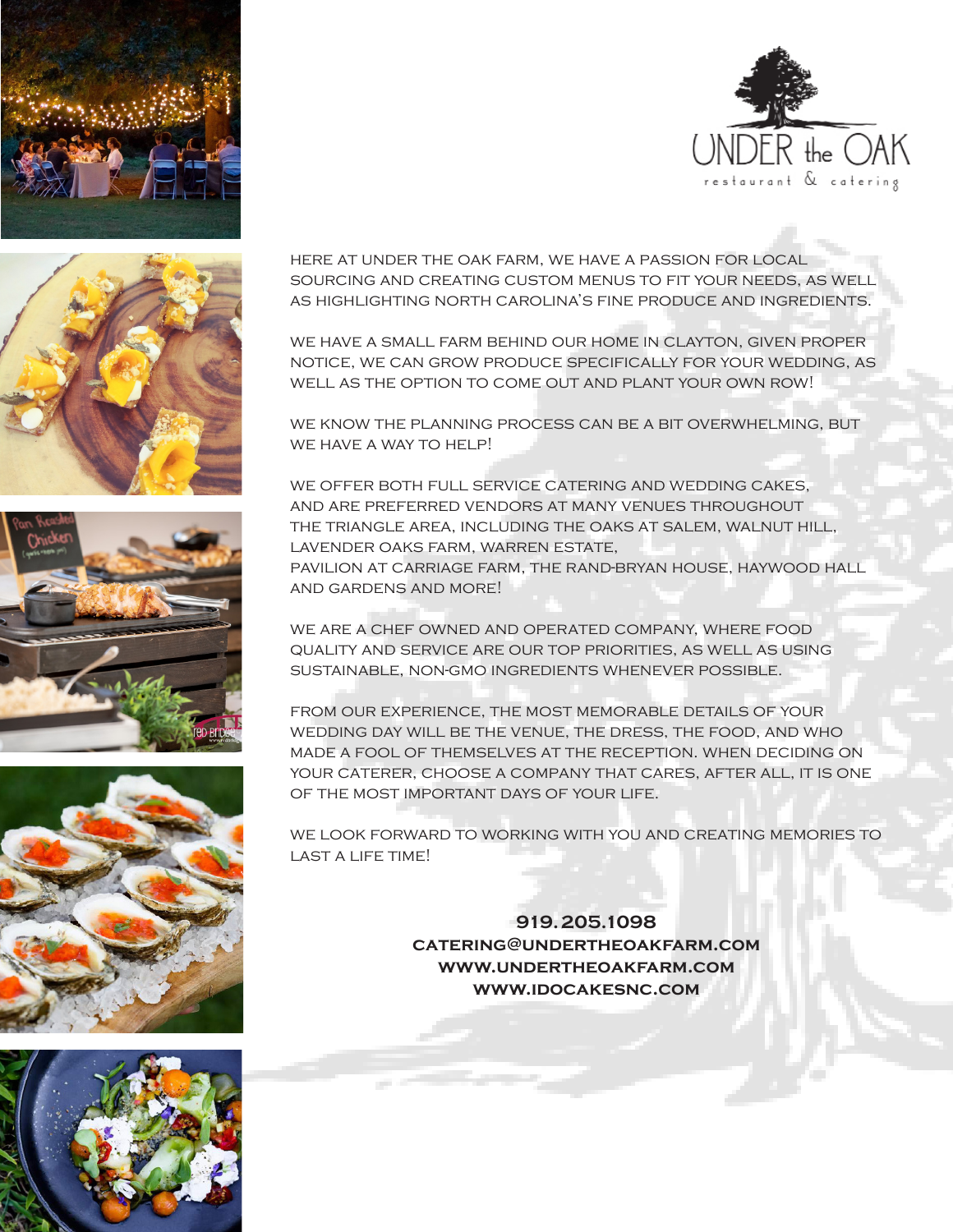

#### **APPETIZERS** \*Available all year unless specified

**Fresh Ricotta Bruschetta** - giardiniera, georgia olive oil

**Ham and Jam Biscuit** - smoked ham, seasonal jam, mustard, bacon, goat cheese

**PIMENTO CHEESE BISCUIT - BREAD AND BUTTER PICKLES** 

**Fried Chicken Biscuit** - pimento cheese, pickled **GREEN TOMATO** 

**Korean BBQ Pork Skewers** - chopped peanuts, **CILANTRO** 

**Steakhouse Crostini** - black pepper roast beef, blue cheese horseradish aioli, smoked onion jam arugula

**Deviled Eggs** - pickles, crispy chicken skin

**Chicken and Waffles -** hot honey

**Grilled Mushroom Toast -** hummus, preserved peppers, tapenade, pickled radish, seeds, nuts

**SPRING TOAST - STRAWBERRIES, WHIPPED FETA,** pistachio, pickled onions, bronze fennel

**SUMMER TOAST - SMOKED TOMATO, BUTTER BEAN** hummus, charred peppers, basil, popcorn

**Fall Toast** - butternut squash, whipped goat cheese, pickled pumpkin, peanuts, sage

**Mushroom Arancini** - marinara, romano cheese

**Tomato Pie Tartlets** - roasted tomato, aged gouda, dukes mayo

**SHRIMP AND GRITS MASON JARS - SMOKED TOMATO BROTH** 

**Mini Crab Cakes** - red pepper and pickled green tomato remoulade

**Shrimp Ceviche** - pickled pepper, cilantro, plantain chip

**DISPLAYS** \*Available all year unless specified

**Charcuterie display** - house cured meats and pickles, crackers and mustards

**Local Cheese Board** - goat lady dairy, boxcarr, ashe county cheeses, seasonal fruit, marmalades, nuts, crackers

**Charcuterie and Cheese Display** - house cured meats and pickles, crackers, mustards, ASHE COUNTY CHEESES  $(+$4$  FOR ARTISANAL CHEESE)

**Roasted Summer Vegetable Platter** - herb grilled squash and zucchini, marinated eggplant, blistered cherry tomatoes, marinated mushrooms, mixed olives, roasted peppers, feta, georgia olive oil (summer only)

**Raw Bar** - oysters on half shell, poached shrimp, tuna poke served with mignonette, cocktail sauce, horseradish, lemons, crackers

| <b>COLD DIPS</b>                            | <b>HOT DIPS</b>                                 |
|---------------------------------------------|-------------------------------------------------|
| <b>BUTTER BEAN HUMMUS - CRUDITÉ</b>         | <b>CHIPOTLE CHICKEN DIP - TORTILLA CHIPS</b>    |
| <b>PIMENTO CHEESE - CRACKERS</b>            | <b>NC CRAB DIP - OLD BAY BUTTERED BREAD</b>     |
| <b>SMOKED FISH DIP - SWEET POTATO CHIPS</b> | <b>CREAMED COLLARD DIP - CRACKERS</b>           |
|                                             | <b>SMOKED FISH DIP - OLD BAY BUTTERED BREAD</b> |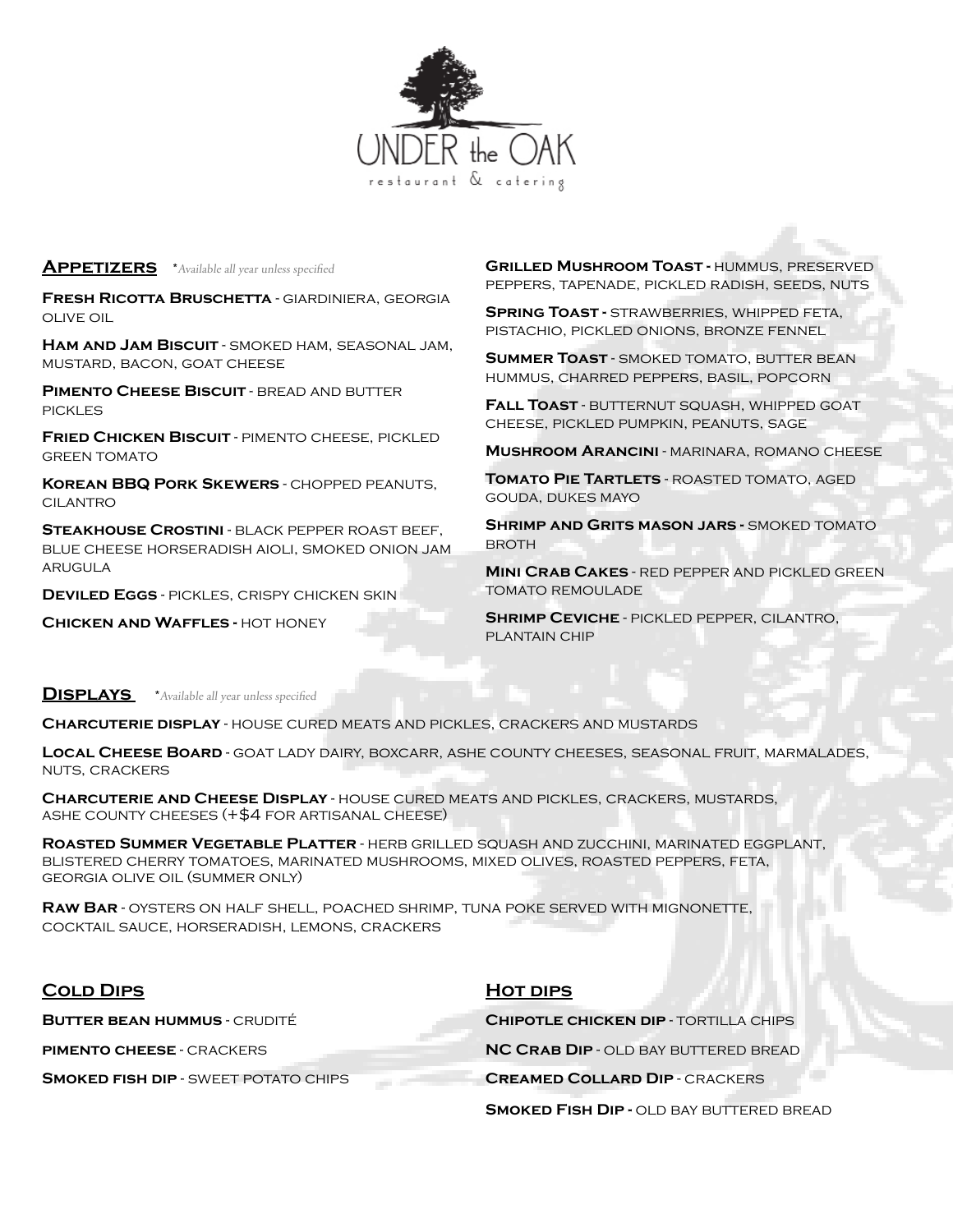### **Salads**

**Spring Salad** - strawberries, local lettuce, smoked pecans, shaved radish, feta, honey vinaigrette **Mixed Green Salad** - carrots, radish, pickled beets, brown butter pecans, cider vinaigrette **BUTTER LETTUCE SALAD** - CHEDDAR, CHERRY TOMATOES, SHAVED RADISH, HERB BUTTERMILK DRESSING

#### **Mains**

**PAN ROASTED CHICKEN** - GARLIC AND HERB JUS **Chicken Picatta** - lemon caper sauce

**Grilled Chicken** - chimichurri

**Lemon Rosemary Grilled Chicken**

**SMOKED CHICKEN LEGS - ALABAMA WHITE SAUCE** 

**Mediterranean Chicken** - sundried tomatoes, artichoke hearts, lemon caper sauce

**Blackened Chicken** - smoked tomato cream

**Roasted Pork Loin** - sage and mustard sauce or bacon and bourbon jus

**SLOW SMOKED PORK SHOULDER - EASTERN AND** western sauce

**Pork Osso Bucco** - red wine braised pork shoulder with carrot, celery, onion, tomato, **HERBS** 

**Black Pepper Roast Beef** - rosemary jus **Grilled Bistro Filet** - italian salsa verde

**Braised Beef Shortribs** - red wine rosemary DEMI-GLACE

**Smoked Beef Shortribs** - bbq beef jus

**Blackened Salmon** - smoked tomato cream

**Pan Roasted Salmon** - fennel and mustard cream

**Rosemary Grilled Salmon** - balsamic reduction

**NC Lump Crab Cakes** - red pepper and pickled GREEN TOMATO REMOUL ADE

#### **Vegetarian**

**Smoked Mushroom bbq Mushroom Ragout Vegetable Curry** - braised chickpeas, yogurt **Cumin Roasted Sweet Potatoes -** peppers, onions, cilantro crema **Spicy Vegetable Stir Fry -** seasonal vegetables, peanuts, miso

#### **Sides**

**Local Grits**

**Seasonal Grits** - spring onion

**Garlic Mashed Potatoes** - confit garlic, local cream and butter

**Roasted Fingerlings Potatoes** - fresh herbs, brown butter

**MAPLE SWEET POTATO MASH - BOWN BUTTER, LEMON** 

**Sweet Potato Salad** - apples, peanuts, cilantro, cider vinaigrette

**Mac n Cheese** - house made pasta, ashe county cheese sauce

#### **Cornbread**

**Braised Collards (vegan)** - smoked onions, cider vinegar, hot sauce

**Smoked Carrots** - slow smoked rainbow carrots, sherry vinegar glaze, dukkah

**Glazed Carrots** - sherry vinegar, brown sugar

**Creamed Cauliflower** - romano cheese

**Roasted Vegetable Medley** - broccoli, carrots, onions, cauliflower, lemon herb butter

**GRILLED BROCCOLINI - GARLIC AND CHILI VINAIGRETTE** 

**Southern Style Green Beans** - bacon, onions, **HOT SAUCE**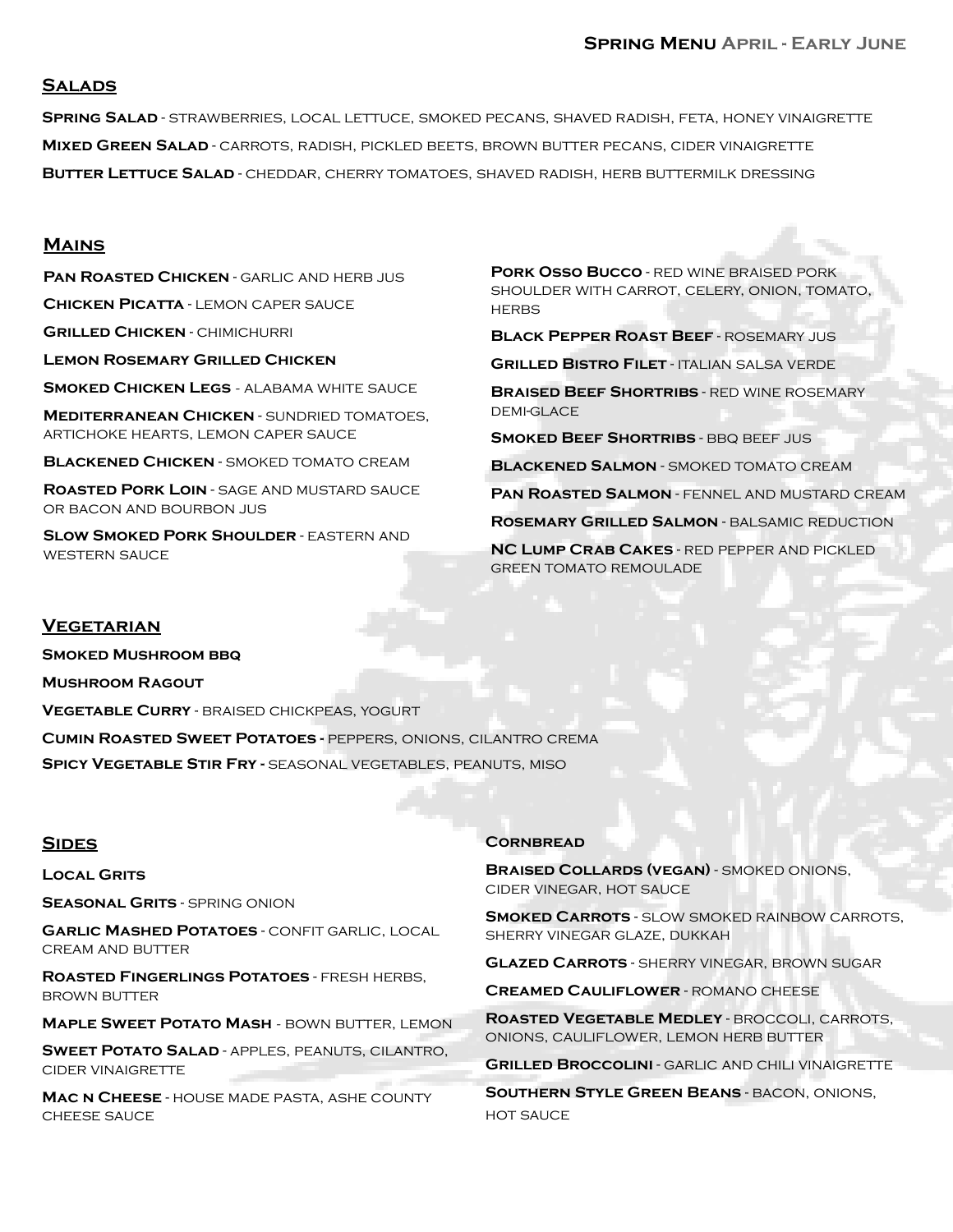### **Salads**

**Mixed Green Salad** - carrots, radish, pickled beets, brown butter pecans, cider vinaigrette

**Butter Lettuce Salad** - cheddar, cherry tomatoes, shaved radish , herb buttermilk dressing

### **Mains**

**PAN ROASTED CHICKEN** - GARLIC AND HERB JUS

**Chicken Picatta** - lemon caper sauce

**Grilled Chicken** - chimichurri

**Lemon Rosemary Grilled Chicken**

**SMOKED CHICKEN LEGS - ALABAMA WHITE SAUCE** 

**Mediterranean Chicken** - sundried tomatoes, artichoke hearts, lemon caper sauce

**Blackened Chicken** - smoked tomato cream

**Roasted Pork Loin** - sage and mustard sauce or bacon and bourbon jus

**Pork Osso Bucco** - red wine braised pork shoulder with carrot, celery, onion, tomato, **HERBS** 

**Summer Salad** - blueberries, local lettuces, smoked pecans, shaved radish, feta, honey **VINAIGRETTE** 

**Apple Salad** - spicy greens, smoked pecans, feta, shaved radish, honey vinaigrette

**SLOW SMOKED PORK SHOULDER - EASTERN AND** western sauce

**Black Pepper Roast Beef** - rosemary jus

**Grilled Bistro Filet** - italian salsa verde

**Braised Beef Shortribs** - red wine rosemary DEMI-GLACE

**SMOKED BEEF SHORTRIBS** - BBQ BEEF JUS

**NC Lump Crab Cakes** - red pepper and pickled green tomato remoulade

**PAN ROASTED SALMON - FENNEL AND MUSTARD CREAM** 

**Rosemary Grilled Salmon** - balsamic reduction

**Blackened Salmon** - smoked tomato cream

### **Vegetarian**

**Smoked Mushroom bbq**

**Mushroom Ragout**

**Vegetable Curry** - seasonal vegetables, braised chickpeas, yogurt

**Cumin Roasted Sweet Potatoes** - peppers, onions, cilantro crema

**Spicy Vegetable Stir Fry** - seasonal vegetables, peanuts, miso

**SIDES** \*Based on seasonal availability

**Garlic Mashed Potatoes** - confit garlic, local cream and butter

**Mac n Cheese** - house made pasta, ashe county cheese sauce

#### **CORNBREAD**

**Local Grits**

**SEASONAL GRITS - SMOKED TOMATO AND GOAT CHEESE** 

**Roasted Fingerling Potatoes** - fresh herbs, brown butter

**Summer Succotash** - charred corn, butter beans, peppers, tomatoes, onion, summer squash

**Butter Bean Salad** - pickled field peas, cucumbers, parsley, georgia olive oil

**Cucumber Salad** - cherry tomatoes, basil, cider vinegar

**Sautéed Green Beans** - blistered cherry tomatoes, benne sesame

**Grilled Summer Squash** - charred peppers, basil, olive oil

**Southern Style Green Beans** - bacon, onions, **HOT SAUCE** 

**Smoked Carrots** - slow smoked rainbow carrots, sherry vinegar glaze, dukkah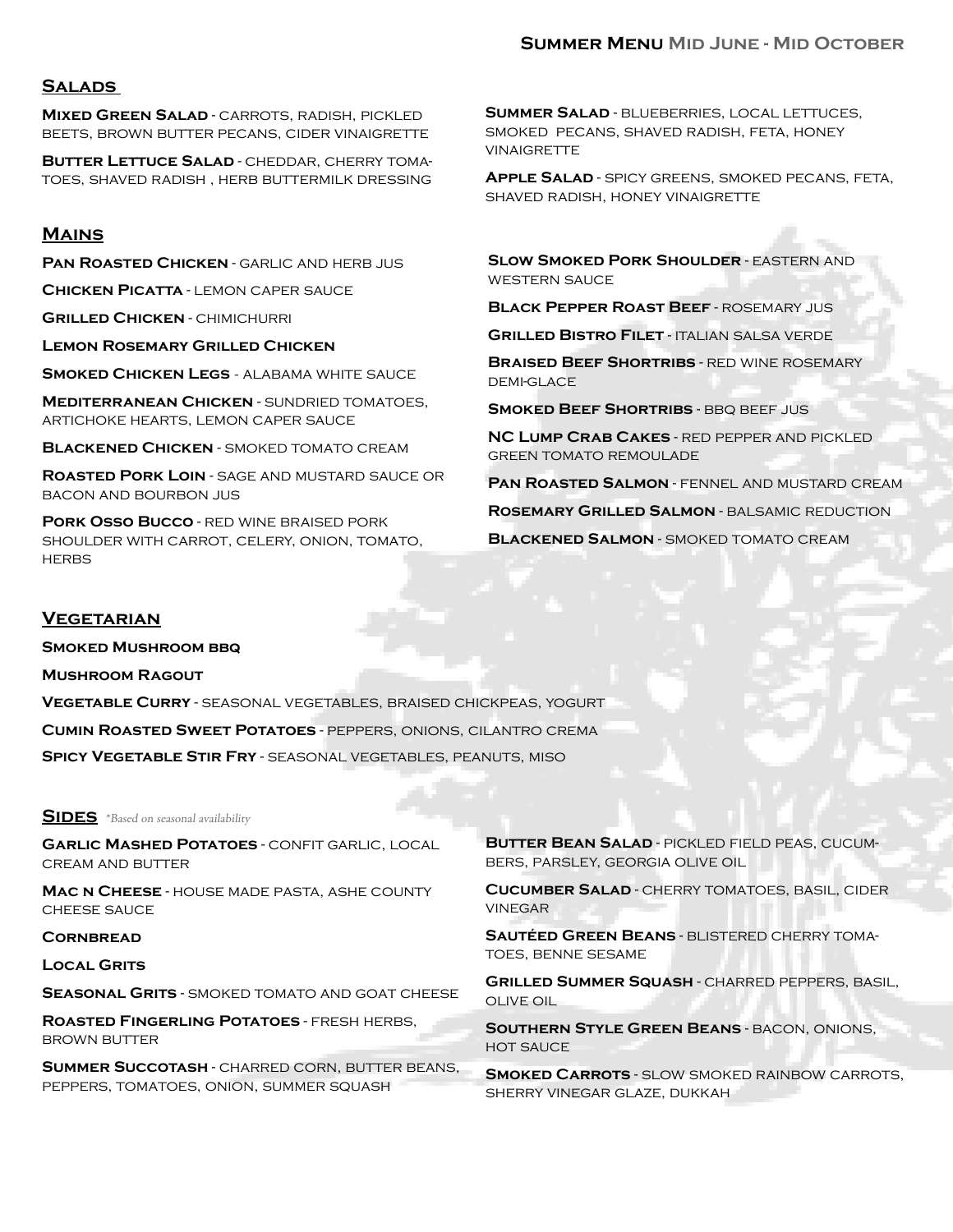### **Fall and Winter Menu October - March**

### **Salads**

**Apple Salad** - spicy greens, smoked pecans, feta, shaved radish, honey vinaigrette **Mixed Green Salad** - carrots, radish, pickled beets, brown butter pecans, cider vinaigrette **Butter Lettuce Salad** - cheddar, cherry tomatoes, shaved radish, herb buttermilk dressing

### **Mains**

**PAN ROASTED CHICKEN** - GARLIC AND HERB JUS

**Chicken Picatta** - lemon caper sauce

**Grilled Chicken** - chimichurri

**Lemon Rosemary Grilled Chicken**

**Mediterranean Chicken** - sundried tomatoes, artichoke hearts, lemon caper sauce

**Blackened Chicken** - smoked tomato cream

**SMOKED CHICKEN LEGS - ALABAMA WHITE SAUCE** 

**Roasted Pork Loin** - sage and mustard sauce or bacon and bourbon jus

**Pork Osso Bucco** - red wine braised boneless pork shoulder with carrot, celery, onion, TOMATO, HERBS

### **Vegetarian**

**Smoked Mushroom bbq** 

**Mushroom Ragout** 

**Butternut Squash Grits** - oyster mushrooms, kale **Stuffed Acorn Squash** - sautéed kale, caramelized onions, pecans. **Vegetable Curry** - seasonal vegetables, braised chickpeas, yogurt **Spicy Vegetable Stir Fry** - seasonal vegetables, peanuts, miso **Cumin Roasted Sweet Potatoes** - peppers, onions, cilantro crema

### **SIDES** \*Based on seasonal availability

**Garlic Mashed Potatoes** - confit garlic, local cream and butter

**Roasted Fingerlings Potatoes** - fresh herbs, brown butter

**MAPLE SWEET POTATO MASH - BOWN BUTTER, LEMON** 

**Mac n Cheese** - house made pasta, ashe county cheese sauce

#### **Cornbread**

**SWEET POTATO SALAD - APPLES, PEANUTS,** cilantro, cider vinaigrette

**Brussels Sprouts** - bacon, apples

**Smoked Carrots** - slow smoked rainbow carrots, sherry vinegar glaze, dukkah

#### **Local Grits**

**Seasonal Grits** - butternut squash

**Braised Collards (vegan)** - smoked onions, cider vinegar, hot sauce

**Glazed Carrots** - sherry vinegar, brown sugar

**Roasted Butternut Squash** - kale, oyster mushrooms

**Creamed Cauliflower** - Romano cheese

**Roasted Vegetable Medley** - broccoli, carrots, onions, cauliflower, lemon herb butter

**GRILLED BROCCOLINI - GARLIC AND CHILI VINAIGRETTE** 

**Southern Style Green Beans** - bacon, onions, hot sauce

**SLOW SMOKED PORK SHOULDER - EASTERN AND** western sauce

**SMOKED BEEF SHORTRIBS - BBQ BEEF JUS** 

**Black Pepper Roast Beef** - rosemary jus

**Grilled Bistro Filet -** italian salsa verde

**Braised Beef Shortribs** - red wine rosemary DEMI-GLACE

**NC Lump Crab Cakes** - red pepper and pickled green tomato remoulade

**Pan Roasted Salmon** - fennel and mustard cream **Blackened Salmon** - smoked tomato cream **Rosemary Grilled Salmon** - balsamic reduction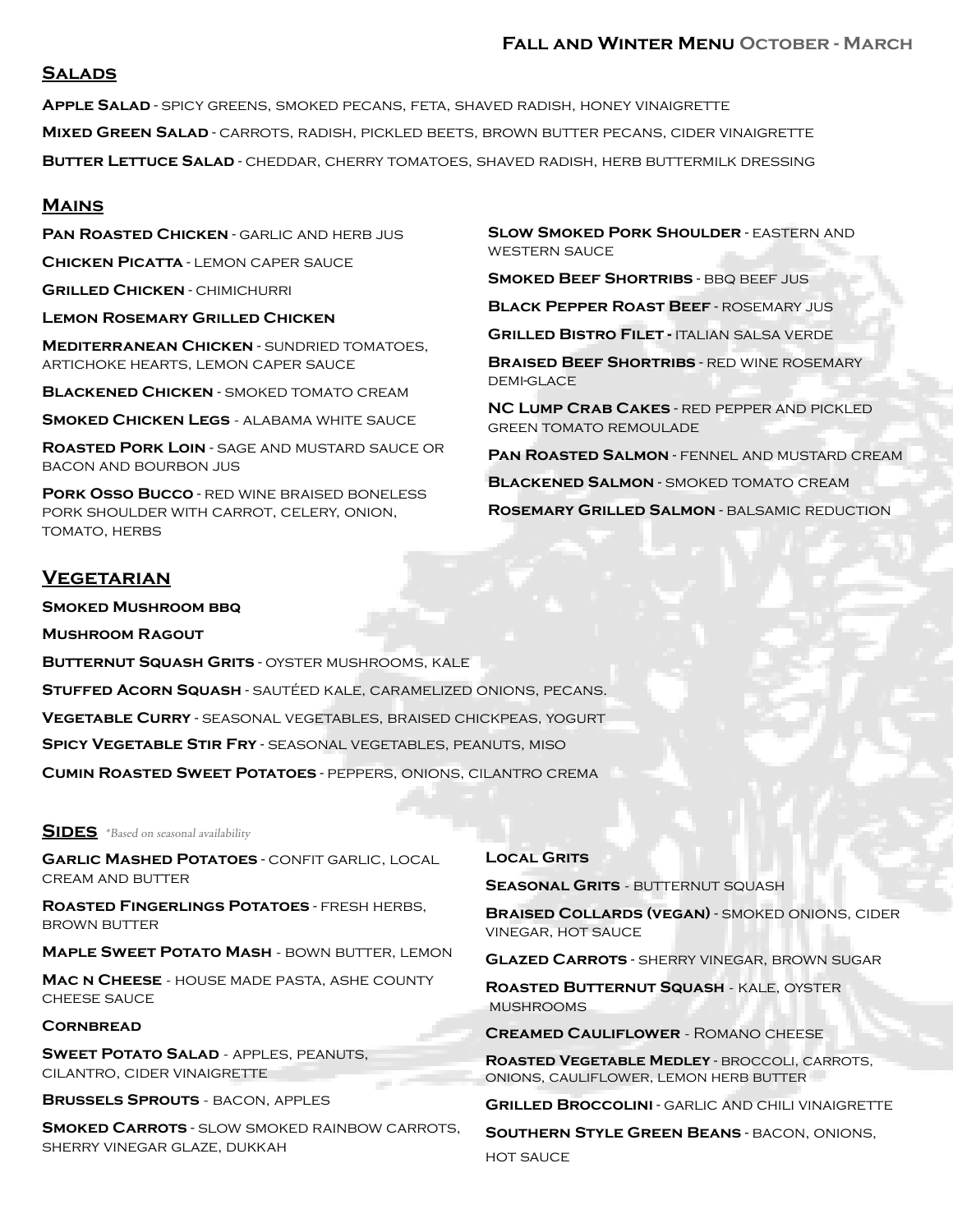# **STATIONS** \*Available all year unless specified

## **Fresh Housemade Pasta**

Sauces (choose 2) - red sauce, alfredo sauce, cheese sauce Proteins (choose 2) - grilled chicken, ground beef, italian sausage, bacon includes roasted cherry tomatoes, sauteed mushrooms, steamed broccoli, parmesan cheese

## **Carving Station**

choice of roasted pork loin, honey glazed ham, black pepper roast beef, beef tenderloin, or prime rib - served with rolls and sauces

### **Stir Fry**

(choose 2 - served with rice) - sesame chicken, black garlic beef, miso pork, hot and sour seasonal vegetables

## **Shrimp and Grits Station**

nc shrimp, local grits, smoked tomato broth served with sauteed mushrooms,

scallions, cheddar cheese, and bacon

\*\*Add on vegan/vegetarian option: olive oil grits, seasonal vegetables, mushroom broth (+\$4)

## **Taco Bar**

(choose 2) - chipotle braised chicken, pork carnitas, chimichurri beef, cilantro lime shrimp, cumin roasted sweet potatoes, roasted mushrooms and peppers. Served with flour and corn tortillas, cheddar cheese, salsa, guacamole, chopped cilantro, diced onions, hot sauce, limes, pico, spanish rice and cuban black beans